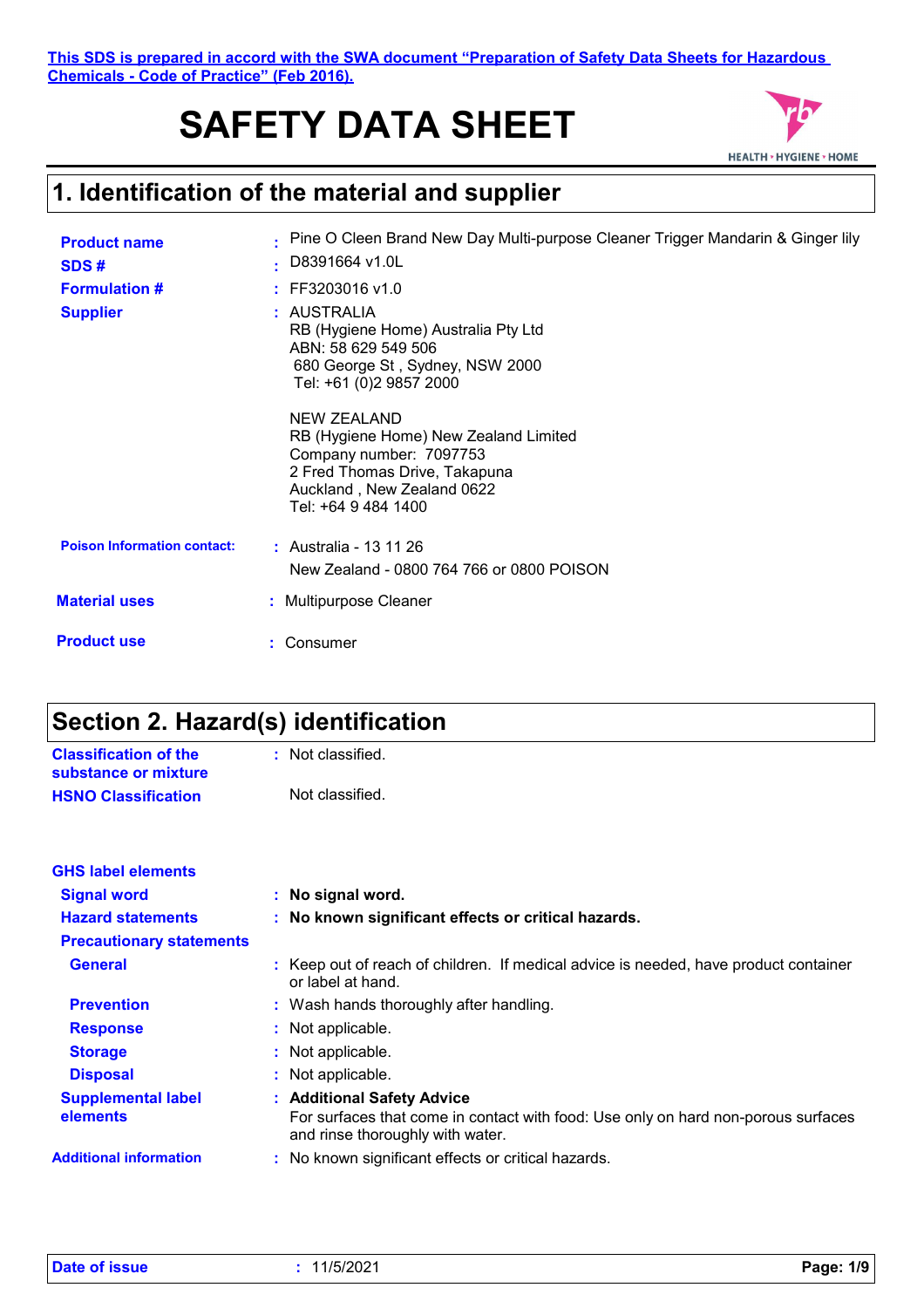## **Section 2. Hazard(s) identification**

**Recommendations :** No known significant effects or critical hazards.

**Other hazards which do not :** None known. **result in classification**

## **Section 3. Composition and ingredient information**

| <b>Substance/mixture</b> | : Mixture |
|--------------------------|-----------|
|--------------------------|-----------|

| <b>Ingredient name</b>  | $%$ (w/w) | <b>CAS number</b> |
|-------------------------|-----------|-------------------|
| l Benzalkonium chloride | '≥        | 68424-85-1        |

### **Other Non-hazardous ingredients to 100%**

**Occupational exposure limits, if available, are listed in Section 8.**

## **Section 4. First aid measures**

### **Description of necessary first aid measures**

| <b>Eye contact</b>  | : Immediately flush eyes with plenty of water, occasionally lifting the upper and lower<br>eyelids. Check for and remove any contact lenses. Get medical attention if irritation<br>occurs.                                                                                                                                                               |
|---------------------|-----------------------------------------------------------------------------------------------------------------------------------------------------------------------------------------------------------------------------------------------------------------------------------------------------------------------------------------------------------|
| <b>Inhalation</b>   | : Remove victim to fresh air and keep at rest in a position comfortable for breathing.<br>Get medical attention if symptoms occur.                                                                                                                                                                                                                        |
| <b>Skin contact</b> | : Flush contaminated skin with plenty of water. Remove contaminated clothing and<br>shoes. Get medical attention if symptoms occur.                                                                                                                                                                                                                       |
| <b>Ingestion</b>    | : Wash out mouth with water. Remove victim to fresh air and keep at rest in a<br>position comfortable for breathing. If material has been swallowed and the exposed<br>person is conscious, give small quantities of water to drink. Do not induce vomiting<br>unless directed to do so by medical personnel. Get medical attention if symptoms<br>occur. |

### **Most important symptoms/effects, acute and delayed**

### **Potential acute health effects**

| Eye contact                  | : No known significant effects or critical hazards. |
|------------------------------|-----------------------------------------------------|
| <b>Inhalation</b>            | : No known significant effects or critical hazards. |
| <b>Skin contact</b>          | : No known significant effects or critical hazards. |
| <b>Ingestion</b>             | : No known significant effects or critical hazards. |
| Over-exposure signs/symptoms |                                                     |
| Eye contact                  | : No specific data.                                 |
| <b>Inhalation</b>            | : No specific data.                                 |
| <b>Skin contact</b>          | : No specific data.                                 |
| <b>Ingestion</b>             | : No specific data.                                 |

### **Indication of immediate medical attention and special treatment needed, if necessary**

| <b>Notes to physician</b>         | : Treat symptomatically. Contact poison treatment specialist immediately if large<br>quantities have been ingested or inhaled. |
|-----------------------------------|--------------------------------------------------------------------------------------------------------------------------------|
| <b>Specific treatments</b>        | : No specific treatment.                                                                                                       |
| <b>Protection of first-aiders</b> | No action shall be taken involving any personal risk or without suitable training.                                             |

### **See toxicological information (Section 11)**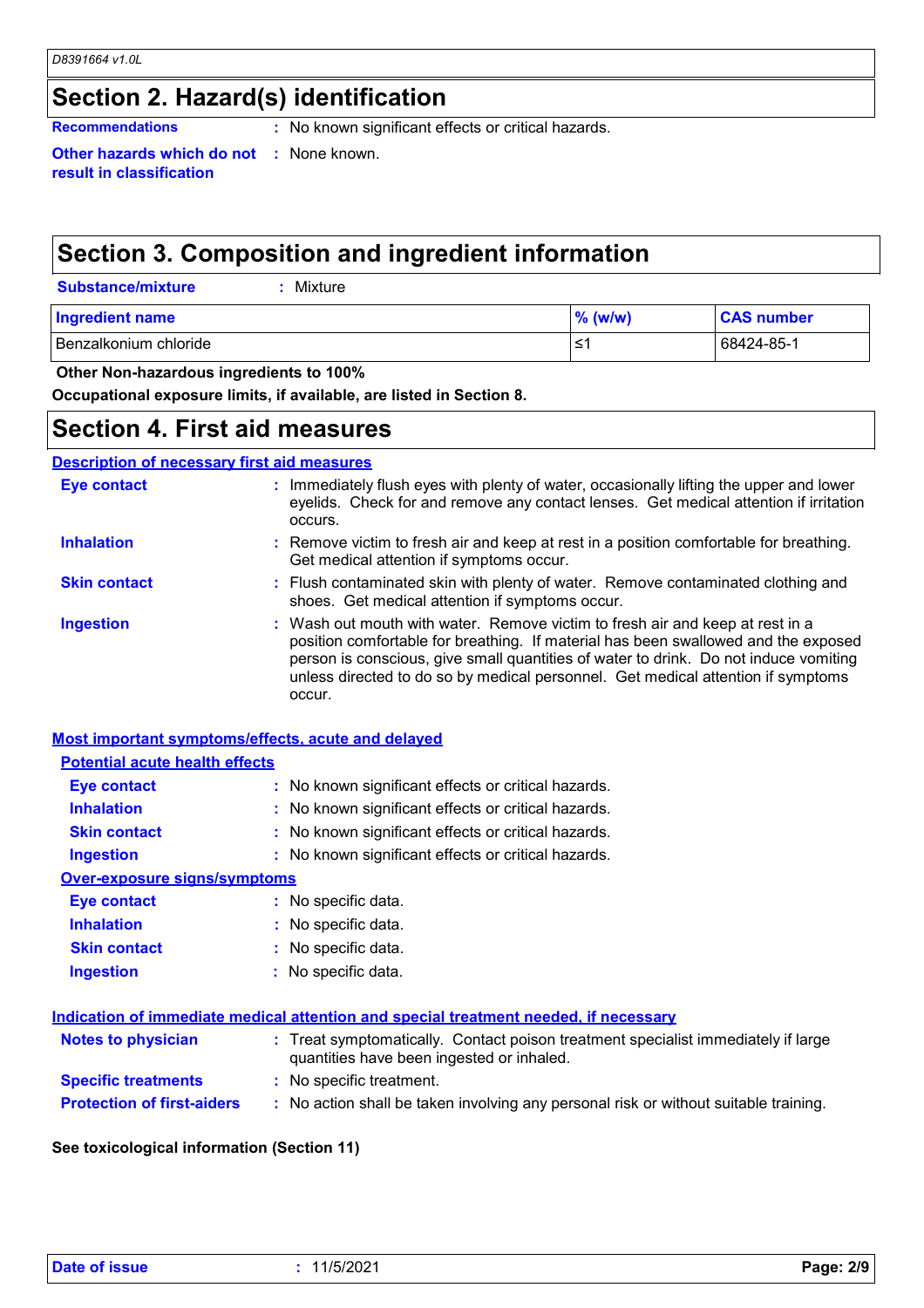## **Section 5. Fire-fighting measures**

| <b>Extinguishing media</b>                                          |                                                                                                                                                                                                     |
|---------------------------------------------------------------------|-----------------------------------------------------------------------------------------------------------------------------------------------------------------------------------------------------|
| <b>Suitable extinguishing</b><br>media                              | : Use an extinguishing agent suitable for the surrounding fire.                                                                                                                                     |
| <b>Unsuitable extinguishing</b><br>media                            | : None known.                                                                                                                                                                                       |
| <b>Specific hazards arising</b><br>from the chemical                | : No specific fire or explosion hazard.                                                                                                                                                             |
| <b>Hazardous thermal</b><br>decomposition products                  | : No specific data.                                                                                                                                                                                 |
| <b>Special protective actions</b><br>for fire-fighters              | : Promptly isolate the scene by removing all persons from the vicinity of the incident if<br>there is a fire. No action shall be taken involving any personal risk or without<br>suitable training. |
| <b>Special protective</b><br>equipment for fire-<br><b>fighters</b> | : Fire-fighters should wear appropriate protective equipment and self-contained<br>breathing apparatus (SCBA) with a full face-piece operated in positive pressure<br>mode.                         |

## **Section 6. Accidental release measures**

| Personal precautions, protective equipment and emergency procedures |                                                                                                                                                                                                                                                                                                                                                                                                                                                                                                                                                                                             |  |  |
|---------------------------------------------------------------------|---------------------------------------------------------------------------------------------------------------------------------------------------------------------------------------------------------------------------------------------------------------------------------------------------------------------------------------------------------------------------------------------------------------------------------------------------------------------------------------------------------------------------------------------------------------------------------------------|--|--|
| For non-emergency<br>personnel                                      | : No action shall be taken involving any personal risk or without suitable training.<br>Evacuate surrounding areas. Keep unnecessary and unprotected personnel from<br>entering. Do not touch or walk through spilled material. Put on appropriate<br>personal protective equipment.                                                                                                                                                                                                                                                                                                        |  |  |
|                                                                     | For emergency responders : If specialized clothing is required to deal with the spillage, take note of any<br>information in Section 8 on suitable and unsuitable materials. See also the<br>information in "For non-emergency personnel".                                                                                                                                                                                                                                                                                                                                                  |  |  |
| <b>Environmental precautions</b>                                    | : Avoid dispersal of spilled material and runoff and contact with soil, waterways,<br>drains and sewers. Inform the relevant authorities if the product has caused<br>environmental pollution (sewers, waterways, soil or air).                                                                                                                                                                                                                                                                                                                                                             |  |  |
| <b>Methods and materials for containment and cleaning up</b>        |                                                                                                                                                                                                                                                                                                                                                                                                                                                                                                                                                                                             |  |  |
| <b>Small spill</b>                                                  | : Stop leak if without risk. Move containers from spill area. Dilute with water and mop<br>up if water-soluble. Alternatively, or if water-insoluble, absorb with an inert dry<br>material and place in an appropriate waste disposal container. Dispose of via a<br>licensed waste disposal contractor.                                                                                                                                                                                                                                                                                    |  |  |
| <b>Large spill</b>                                                  | : Stop leak if without risk. Move containers from spill area. Prevent entry into sewers,<br>water courses, basements or confined areas. Wash spillages into an effluent<br>treatment plant or proceed as follows. Contain and collect spillage with non-<br>combustible, absorbent material e.g. sand, earth, vermiculite or diatomaceous earth<br>and place in container for disposal according to local regulations (see Section 13).<br>Dispose of via a licensed waste disposal contractor. Note: see Section 1 for<br>emergency contact information and Section 13 for waste disposal. |  |  |

**See Section 1 for emergency contact information.**

**See Section 8 for information on appropriate personal protective equipment.**

**See Section 13 for additional waste treatment information.**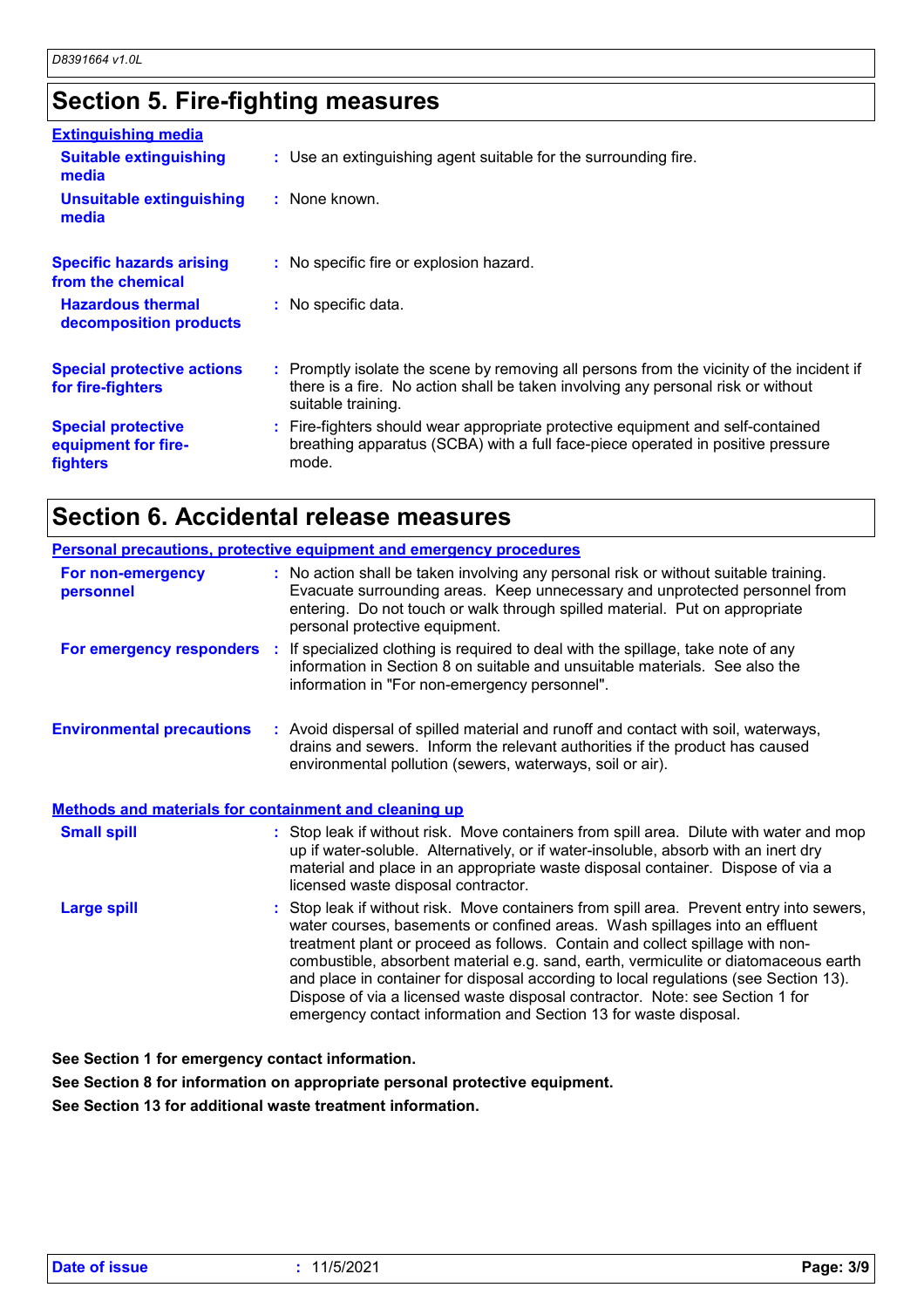## **Section 7. Handling and storage**

| <b>Precautions for safe handling</b>                                             |                                                                                                                                                                                                                                                                                                                                                                                                                                                                                                                                                                                    |
|----------------------------------------------------------------------------------|------------------------------------------------------------------------------------------------------------------------------------------------------------------------------------------------------------------------------------------------------------------------------------------------------------------------------------------------------------------------------------------------------------------------------------------------------------------------------------------------------------------------------------------------------------------------------------|
| <b>Protective measures</b>                                                       | : Put on appropriate personal protective equipment (see Section 8).                                                                                                                                                                                                                                                                                                                                                                                                                                                                                                                |
| <b>Advice on general</b><br>occupational hygiene                                 | : Eating, drinking and smoking should be prohibited in areas where this material is<br>handled, stored and processed. Workers should wash hands and face before<br>eating, drinking and smoking. Remove contaminated clothing and protective<br>equipment before entering eating areas. See also Section 8 for additional<br>information on hygiene measures.                                                                                                                                                                                                                      |
| <b>Conditions for safe storage,</b><br>including any<br><b>incompatibilities</b> | : Store in accordance with local regulations. Store in original container protected<br>from direct sunlight in a dry, cool and well-ventilated area, away from incompatible<br>materials (see Section 10) and food and drink. Keep container tightly closed and<br>sealed until ready for use. Containers that have been opened must be carefully<br>resealed and kept upright to prevent leakage. Do not store in unlabeled containers.<br>Use appropriate containment to avoid environmental contamination. See Section 10<br>for incompatible materials before handling or use. |

## **Section 8. Exposure controls and personal protection**

| <b>Control parameters</b>                         |                                                                                                                                                                                                                                                                                                                                 |
|---------------------------------------------------|---------------------------------------------------------------------------------------------------------------------------------------------------------------------------------------------------------------------------------------------------------------------------------------------------------------------------------|
| <b>Australia</b>                                  |                                                                                                                                                                                                                                                                                                                                 |
| <b>Occupational exposure limits</b>               | : No exposure standard allocated.                                                                                                                                                                                                                                                                                               |
| <b>New Zealand</b>                                |                                                                                                                                                                                                                                                                                                                                 |
| <b>Occupational exposure limits</b>               | : No exposure standard allocated.                                                                                                                                                                                                                                                                                               |
| <b>Appropriate engineering</b><br><b>controls</b> | : Good general ventilation should be sufficient to control worker exposure to airborne<br>contaminants.                                                                                                                                                                                                                         |
| <b>Environmental exposure</b><br>controls         | : Emissions from ventilation or work process equipment should be checked to ensure<br>they comply with the requirements of environmental protection legislation. In some<br>cases, fume scrubbers, filters or engineering modifications to the process<br>equipment will be necessary to reduce emissions to acceptable levels. |

| <b>Individual protection measures</b> |                                                                                                                                                                                                                                                                                                                                                                                                   |           |
|---------------------------------------|---------------------------------------------------------------------------------------------------------------------------------------------------------------------------------------------------------------------------------------------------------------------------------------------------------------------------------------------------------------------------------------------------|-----------|
| <b>Hygiene measures</b>               | : Wash hands, forearms and face thoroughly after handling chemical products, before<br>eating, smoking and using the lavatory and at the end of the working period.<br>Appropriate techniques should be used to remove potentially contaminated clothing.<br>Wash contaminated clothing before reusing. Ensure that eyewash stations and<br>safety showers are close to the workstation location. |           |
| <b>Eye/face protection</b>            | : Safety eyewear complying with an approved standard should be used when a risk<br>assessment indicates this is necessary to avoid exposure to liquid splashes, mists,<br>gases or dusts. If contact is possible, the following protection should be worn,<br>unless the assessment indicates a higher degree of protection: safety glasses with<br>side-shields.                                 |           |
| <b>Skin protection</b>                |                                                                                                                                                                                                                                                                                                                                                                                                   |           |
| <b>Hand protection</b>                | : Chemical-resistant, impervious gloves complying with an approved standard should<br>be worn at all times when handling chemical products if a risk assessment indicates<br>this is necessary.                                                                                                                                                                                                   |           |
| <b>Body protection</b>                | : Personal protective equipment for the body should be selected based on the task<br>being performed and the risks involved and should be approved by a specialist<br>before handling this product.                                                                                                                                                                                               |           |
| <b>Other skin protection</b>          | : Appropriate footwear and any additional skin protection measures should be<br>selected based on the task being performed and the risks involved and should be<br>approved by a specialist before handling this product.                                                                                                                                                                         |           |
| <b>Respiratory protection</b>         | : Based on the hazard and potential for exposure, select a respirator that meets the<br>appropriate standard or certification. Respirators must be used according to a<br>respiratory protection program to ensure proper fitting, training, and other important<br>aspects of use.                                                                                                               |           |
| Date of issue                         | : 11/5/2021                                                                                                                                                                                                                                                                                                                                                                                       | Page: 4/9 |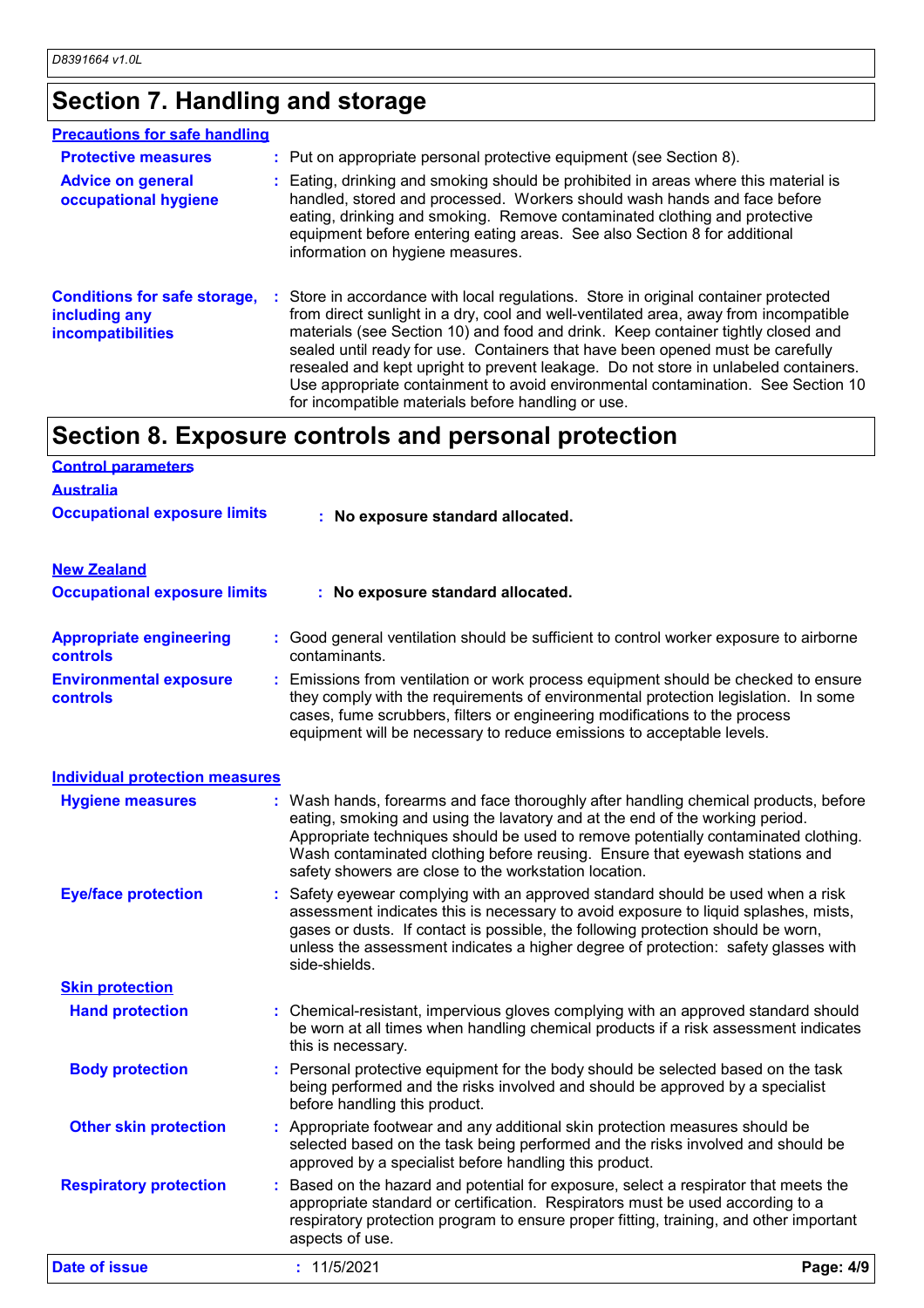## **Section 9. Physical and chemical properties**

| <b>Appearance</b>                                 |    |                                                                      |
|---------------------------------------------------|----|----------------------------------------------------------------------|
| <b>Physical state</b>                             |    | : Liquid. [Clear.]                                                   |
| Color                                             |    | Colorless.                                                           |
| Odor                                              |    | Fragrant.                                                            |
| <b>Odor threshold</b>                             |    | : Not determined                                                     |
| pH                                                |    | 10.4 to 11.4 [Conc. (% w/w): 100%]                                   |
| <b>Melting point</b>                              |    | : Not available.                                                     |
| <b>Boiling point</b>                              |    | Not available.                                                       |
| <b>Flash point</b>                                |    | Closed cup: $>93.3^{\circ}$ C ( $>199.9^{\circ}$ F)                  |
| <b>Evaporation rate</b>                           |    | Not determined                                                       |
| <b>Flammability (solid, gas)</b>                  |    | Not determined                                                       |
| Lower and upper explosive<br>(flammable) limits   |    | : Not determined                                                     |
| <b>Vapor pressure</b>                             |    | : Not available.                                                     |
| <b>Vapor density</b>                              |    | Not determined                                                       |
| <b>Relative density</b>                           |    | Not determined                                                       |
| <b>Solubility</b>                                 |    | Easily soluble in the following materials: cold water and hot water. |
| <b>Solubility in water</b>                        |    | Not available.                                                       |
| <b>Partition coefficient: n-</b><br>octanol/water |    | : Not determined                                                     |
| <b>Auto-ignition temperature</b>                  |    | : Not available.                                                     |
| <b>Decomposition temperature</b>                  |    | : Not available.                                                     |
| <b>Viscosity</b>                                  |    | Dynamic (room temperature): <10 mPa·s (<10 cP)                       |
| Flow time (ISO 2431)                              | t. | Not available.                                                       |
|                                                   |    |                                                                      |

## **Section 10. Stability and reactivity**

| <b>Reactivity</b>                            | : No specific test data related to reactivity available for this product or its ingredients.              |
|----------------------------------------------|-----------------------------------------------------------------------------------------------------------|
| <b>Chemical stability</b>                    | : The product is stable.                                                                                  |
| <b>Possibility of hazardous</b><br>reactions | : Under normal conditions of storage and use, hazardous reactions will not occur.                         |
| <b>Conditions to avoid</b>                   | : No specific data.                                                                                       |
| <b>Incompatible materials</b>                | : No specific data.                                                                                       |
| <b>Hazardous decomposition</b><br>products   | : Under normal conditions of storage and use, hazardous decomposition products<br>should not be produced. |

### **Information on toxicological effects Acute toxicity**

| Section 11. Toxicological information                         |                                                                     |                                |              |                                                    |                          |  |  |
|---------------------------------------------------------------|---------------------------------------------------------------------|--------------------------------|--------------|----------------------------------------------------|--------------------------|--|--|
| Information on toxicological effects<br><b>Acute toxicity</b> |                                                                     |                                |              |                                                    |                          |  |  |
| <b>Product/ingredient name</b>                                | <b>Result</b>                                                       | <b>Species</b>                 | <b>Dose</b>  |                                                    | <b>Exposure</b>          |  |  |
| Benzalkonium chloride                                         | LD50 Dermal<br>LD50 Dermal<br>LD50 Oral<br>LD50 Oral                | Rabbit<br>Rabbit<br>Rat<br>Rat |              | 2848 mg/kg<br>3413 mg/kg<br>344 mg/kg<br>398 mg/kg | $\overline{\phantom{a}}$ |  |  |
| <b>Conclusion/Summary</b><br><b>Irritation/Corrosion</b>      | : Based on available data, the classification criteria are not met. |                                |              |                                                    |                          |  |  |
| <b>Product/ingredient name</b>                                | <b>Result</b>                                                       | <b>Species</b>                 | <b>Score</b> | <b>Exposure</b>                                    | <b>Observation</b>       |  |  |
| Benzalkonium chloride                                         | Skin - Severe irritant                                              | Rahhit                         |              | $25 \text{ ma}$                                    |                          |  |  |

### **Irritation/Corrosion**

|                                                         |                                                                                                                                          | .              |              |                  |                          |  |
|---------------------------------------------------------|------------------------------------------------------------------------------------------------------------------------------------------|----------------|--------------|------------------|--------------------------|--|
| <b>Conclusion/Summary</b>                               | : Based on available data, the classification criteria are not met.                                                                      |                |              |                  |                          |  |
| <b>Irritation/Corrosion</b>                             |                                                                                                                                          |                |              |                  |                          |  |
| <b>Product/ingredient name</b>                          | <b>Result</b>                                                                                                                            | <b>Species</b> | <b>Score</b> | <b>Exposure</b>  | <b>Observation</b>       |  |
| Benzalkonium chloride                                   | Skin - Severe irritant                                                                                                                   | Rabbit         |              | 25 <sub>mg</sub> | $\overline{\phantom{0}}$ |  |
| <b>Conclusion/Summary</b><br><b>Skin</b><br><b>Eyes</b> | : Based on available data, the classification criteria are not met.<br>Based on available data, the classification criteria are not met. |                |              |                  |                          |  |
| Date of issue                                           | : 11/5/2021<br>Page: 5/9                                                                                                                 |                |              |                  |                          |  |
|                                                         |                                                                                                                                          |                |              |                  |                          |  |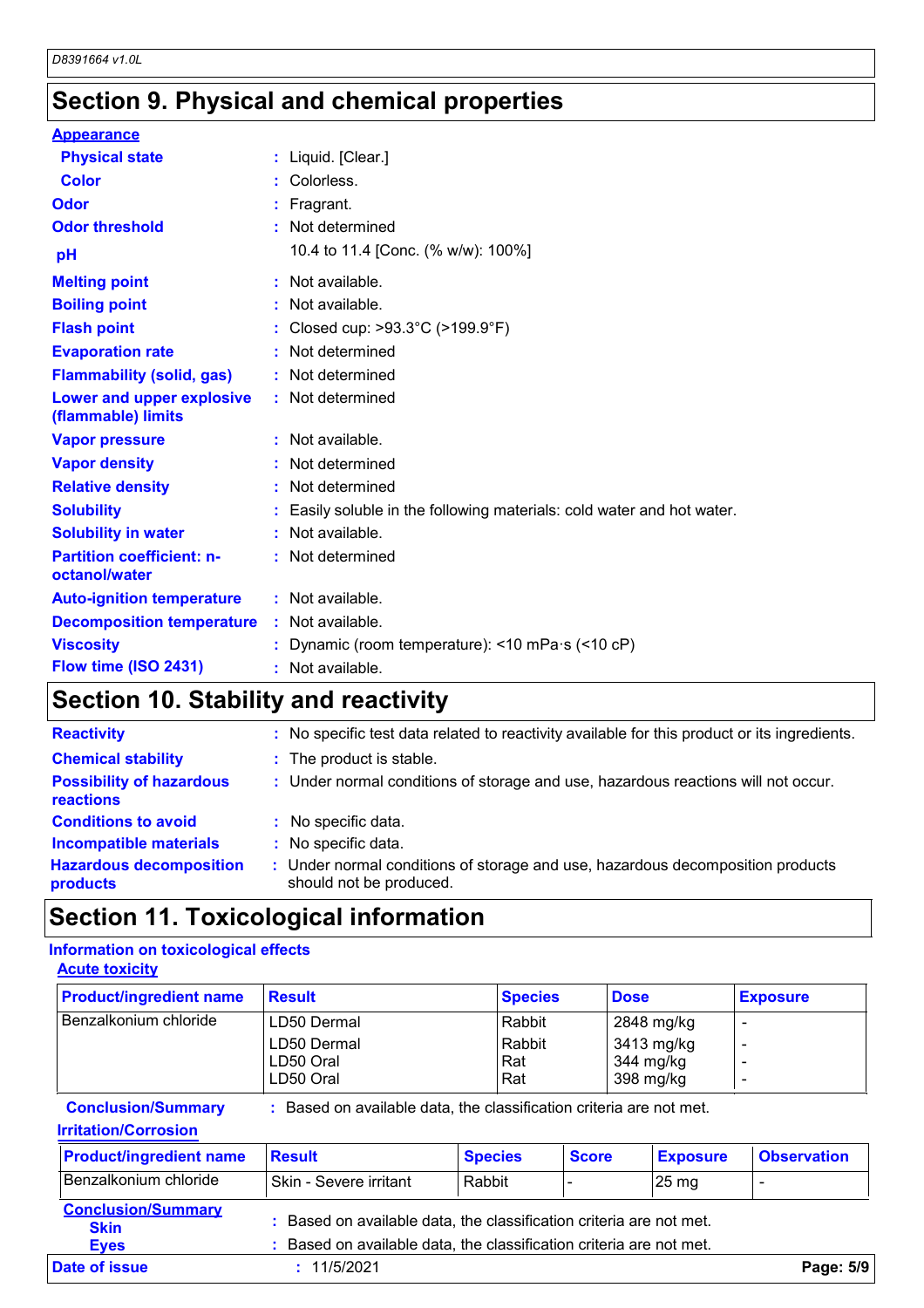| <b>Respiratory</b> |
|--------------------|
|--------------------|

| <b>Respiratory</b><br><b>Sensitization</b>                                                                                                                                                                                              |                                                                                                                          |                | : Based on available data, the classification criteria are not met.                                                                                                                                                                                                                      |                 |                      |
|-----------------------------------------------------------------------------------------------------------------------------------------------------------------------------------------------------------------------------------------|--------------------------------------------------------------------------------------------------------------------------|----------------|------------------------------------------------------------------------------------------------------------------------------------------------------------------------------------------------------------------------------------------------------------------------------------------|-----------------|----------------------|
| <b>Product/ingredient name</b>                                                                                                                                                                                                          | <b>Route of</b><br>exposure                                                                                              | <b>Species</b> |                                                                                                                                                                                                                                                                                          | <b>Result</b>   |                      |
| Benzalkonium chloride                                                                                                                                                                                                                   | skin                                                                                                                     | Guinea pig     |                                                                                                                                                                                                                                                                                          | Not sensitizing |                      |
| <b>Conclusion/Summary</b>                                                                                                                                                                                                               |                                                                                                                          |                |                                                                                                                                                                                                                                                                                          |                 |                      |
| <b>Skin</b>                                                                                                                                                                                                                             |                                                                                                                          |                | Based on available data, the classification criteria are not met.                                                                                                                                                                                                                        |                 |                      |
| <b>Respiratory</b>                                                                                                                                                                                                                      |                                                                                                                          |                | Based on available data, the classification criteria are not met.                                                                                                                                                                                                                        |                 |                      |
| <b>Mutagenicity</b>                                                                                                                                                                                                                     |                                                                                                                          |                |                                                                                                                                                                                                                                                                                          |                 |                      |
| <b>Product/ingredient name</b>                                                                                                                                                                                                          | <b>Test</b>                                                                                                              |                | <b>Experiment</b>                                                                                                                                                                                                                                                                        |                 | <b>Result</b>        |
| Benzalkonium chloride                                                                                                                                                                                                                   | OECD 471 - Bacterial<br><b>Reverse Mutation Test</b><br>OECD 473 -<br>Mammalian<br>Chromosamal<br><b>Aberration Test</b> |                | Experiment: In vitro<br>Subject: Bacteria<br>Experiment: In vitro<br>Subject: Mammalian-Animal                                                                                                                                                                                           |                 | Negative<br>Negative |
|                                                                                                                                                                                                                                         | <b>OECD 476 -</b><br>Mammalian Cell Gene<br><b>Mutation Test</b>                                                         |                | Experiment: In vitro<br>Subject: Mammalian-Animal                                                                                                                                                                                                                                        |                 | Negative             |
| <b>Conclusion/Summary</b><br><b>Carcinogenicity</b><br><b>Conclusion/Summary</b><br><b>Reproductive toxicity</b><br>Not available.<br><b>Conclusion/Summary</b><br><b>Teratogenicity</b><br>Not available.<br><b>Conclusion/Summary</b> | Not available.                                                                                                           |                | : Based on available data, the classification criteria are not met.<br>: Based on available data, the classification criteria are not met.<br>: Based on available data, the classification criteria are not met.<br>: Based on available data, the classification criteria are not met. |                 |                      |
| <b>Specific target organ toxicity (single exposure)</b><br>Not available.<br><b>Specific target organ toxicity (repeated exposure)</b><br>Not available.                                                                                |                                                                                                                          |                |                                                                                                                                                                                                                                                                                          |                 |                      |
| <b>Aspiration hazard</b><br>Not available.<br><b>Information on the likely</b>                                                                                                                                                          | : Not available.                                                                                                         |                |                                                                                                                                                                                                                                                                                          |                 |                      |
| routes of exposure                                                                                                                                                                                                                      |                                                                                                                          |                |                                                                                                                                                                                                                                                                                          |                 |                      |
| <b>Potential acute health effects</b>                                                                                                                                                                                                   |                                                                                                                          |                |                                                                                                                                                                                                                                                                                          |                 |                      |
| <b>Eye contact</b><br><b>Inhalation</b>                                                                                                                                                                                                 |                                                                                                                          |                | : No known significant effects or critical hazards.                                                                                                                                                                                                                                      |                 |                      |
|                                                                                                                                                                                                                                         | : No known significant effects or critical hazards.                                                                      |                |                                                                                                                                                                                                                                                                                          |                 |                      |
| <b>Skin contact</b>                                                                                                                                                                                                                     | : No known significant effects or critical hazards.<br>: No known significant effects or critical hazards.               |                |                                                                                                                                                                                                                                                                                          |                 |                      |
| <b>Ingestion</b>                                                                                                                                                                                                                        |                                                                                                                          |                |                                                                                                                                                                                                                                                                                          |                 |                      |
| <b>Symptoms related to the physical, chemical and toxicological characteristics</b>                                                                                                                                                     |                                                                                                                          |                |                                                                                                                                                                                                                                                                                          |                 |                      |
| <b>Eye contact</b>                                                                                                                                                                                                                      | : No specific data.                                                                                                      |                |                                                                                                                                                                                                                                                                                          |                 |                      |
| <b>Inhalation</b>                                                                                                                                                                                                                       | : No specific data.                                                                                                      |                |                                                                                                                                                                                                                                                                                          |                 |                      |
| <b>Skin contact</b>                                                                                                                                                                                                                     | : No specific data.                                                                                                      |                |                                                                                                                                                                                                                                                                                          |                 |                      |
| <b>Ingestion</b>                                                                                                                                                                                                                        | : No specific data.                                                                                                      |                |                                                                                                                                                                                                                                                                                          |                 |                      |
| Delayed and immediate effects and also chronic effects from short and long term exposure                                                                                                                                                |                                                                                                                          |                |                                                                                                                                                                                                                                                                                          |                 |                      |
| <b>Short term exposure</b>                                                                                                                                                                                                              |                                                                                                                          |                |                                                                                                                                                                                                                                                                                          |                 |                      |
| <b>Date of issue</b>                                                                                                                                                                                                                    | : 11/5/2021                                                                                                              |                |                                                                                                                                                                                                                                                                                          |                 | Page: 6/9            |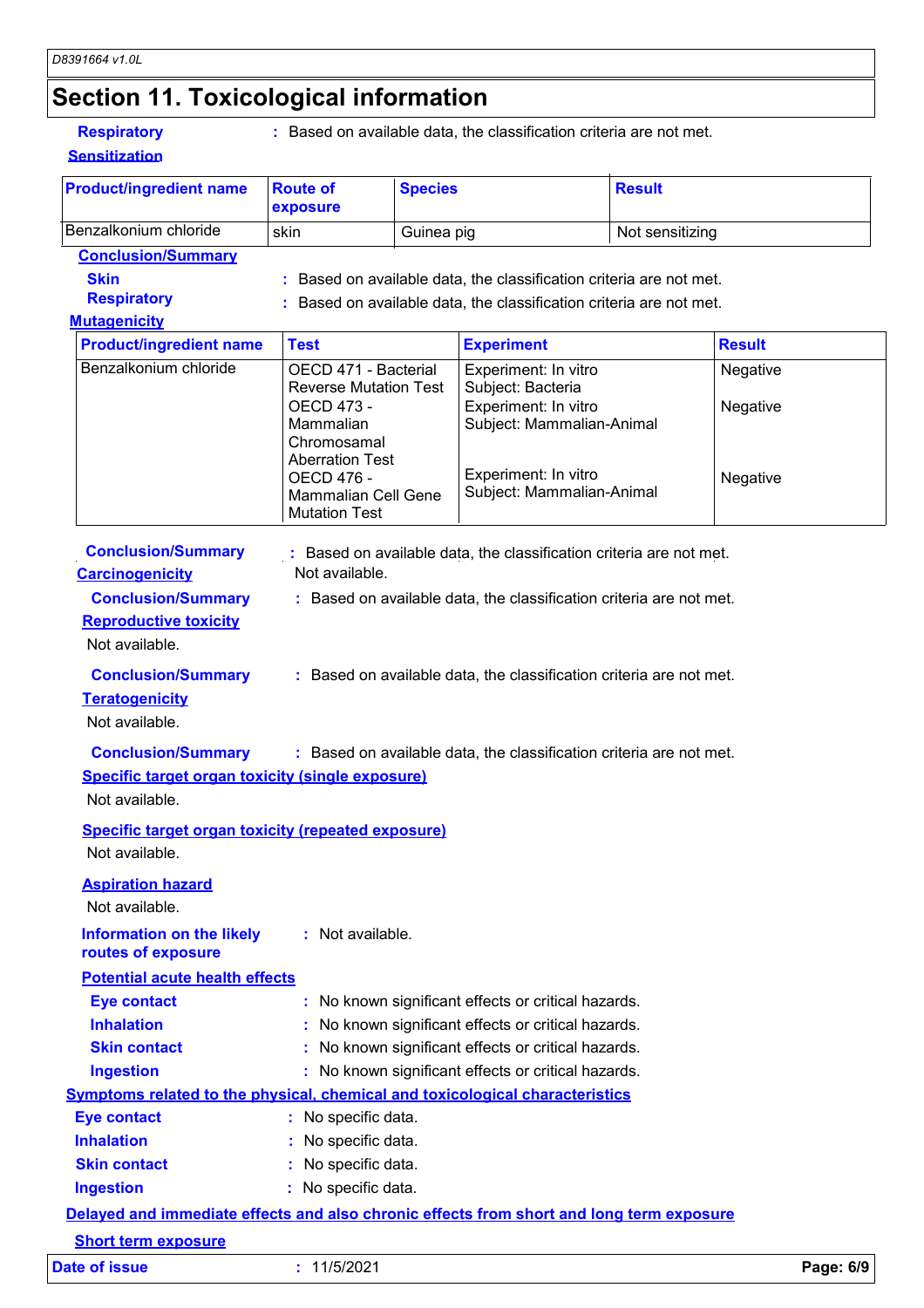## **Section 11. Toxicological information**

| <b>Potential immediate</b><br><b>effects</b>      | : Not available.                                                    |
|---------------------------------------------------|---------------------------------------------------------------------|
| <b>Potential delayed effects : Not available.</b> |                                                                     |
| <b>Long term exposure</b>                         |                                                                     |
| <b>Potential immediate</b><br><b>effects</b>      | $:$ Not available.                                                  |
| <b>Potential delayed effects : Not available.</b> |                                                                     |
| <b>Potential chronic health effects</b>           |                                                                     |
| Not available.                                    |                                                                     |
| <b>Conclusion/Summary</b>                         | : Based on available data, the classification criteria are not met. |
| <b>General</b>                                    | : No known significant effects or critical hazards.                 |
| <b>Carcinogenicity</b>                            | : No known significant effects or critical hazards.                 |
| <b>Mutagenicity</b>                               | : No known significant effects or critical hazards.                 |
| <b>Teratogenicity</b>                             | : No known significant effects or critical hazards.                 |
| <b>Developmental effects</b>                      | : No known significant effects or critical hazards.                 |
| <b>Fertility effects</b>                          | : No known significant effects or critical hazards.                 |

### **Numerical measures of toxicity**

**Acute toxicity estimates**

Not available.

## **Section 12. Ecological information**

### **Toxicity**

| <b>Product/ingredient name</b>       | <b>Result</b>                                                     | <b>Species</b>                      | <b>Exposure</b>      |  |
|--------------------------------------|-------------------------------------------------------------------|-------------------------------------|----------------------|--|
| Benzalkonium chloride                | Acute EC50 0.016 mg/l                                             | Daphnia                             | 48 hours             |  |
|                                      | Acute LC50 64 ppb Fresh water<br>Chronic EC10 0.009 mg/l          | Fish - Oncorhynchus mykiss<br>Algae | 96 hours<br>72 hours |  |
| <b>Conclusion/Summary</b>            | Based on available data, the classification criteria are not met. |                                     |                      |  |
| <b>Persistence and degradability</b> |                                                                   |                                     |                      |  |
| <b>Conclusion/Summary</b>            | Based on available data, the classification criteria are not met. |                                     |                      |  |
| <b>Droduct/ingradiant nama</b>       | <b>Dhotolysis</b><br>Aguatic half-life<br><b>Riodogradability</b> |                                     |                      |  |

### **Persistence and degradability**

**Production/Summary** : Based on available data, the classification criteria are not met.<br> **Product/ingredient name** : Based on available data, the classification criteria are not met.<br> **Product/ingredient name** Aquatic hal Benzalkonium chloride - - Readily

### **Bioaccumulative potential**

Not available.

### **Mobility in soil**

**Soil/water partition coefficient (KOC)**

**Other adverse effects** : No known significant effects or critical hazards.

## **Section 13. Disposal considerations**

| <b>Disposal methods</b> | : The generation of waste should be avoided or minimized wherever possible.<br>Disposal of this product, solutions and any by-products should at all times comply<br>with the requirements of environmental protection and waste disposal legislation<br>and any regional local authority requirements. Dispose of surplus and non-<br>recyclable products via a licensed waste disposal contractor. Waste should not be<br>disposed of untreated to the sewer unless fully compliant with the requirements of<br>all authorities with jurisdiction. Waste packaging should be recycled. Incineration or<br>landfill should only be considered when recycling is not feasible. This material and<br>its container must be disposed of in a safe way. Empty containers or liners may<br>retain some product residues. Avoid dispersal of spilled material and runoff and |
|-------------------------|-------------------------------------------------------------------------------------------------------------------------------------------------------------------------------------------------------------------------------------------------------------------------------------------------------------------------------------------------------------------------------------------------------------------------------------------------------------------------------------------------------------------------------------------------------------------------------------------------------------------------------------------------------------------------------------------------------------------------------------------------------------------------------------------------------------------------------------------------------------------------|
|-------------------------|-------------------------------------------------------------------------------------------------------------------------------------------------------------------------------------------------------------------------------------------------------------------------------------------------------------------------------------------------------------------------------------------------------------------------------------------------------------------------------------------------------------------------------------------------------------------------------------------------------------------------------------------------------------------------------------------------------------------------------------------------------------------------------------------------------------------------------------------------------------------------|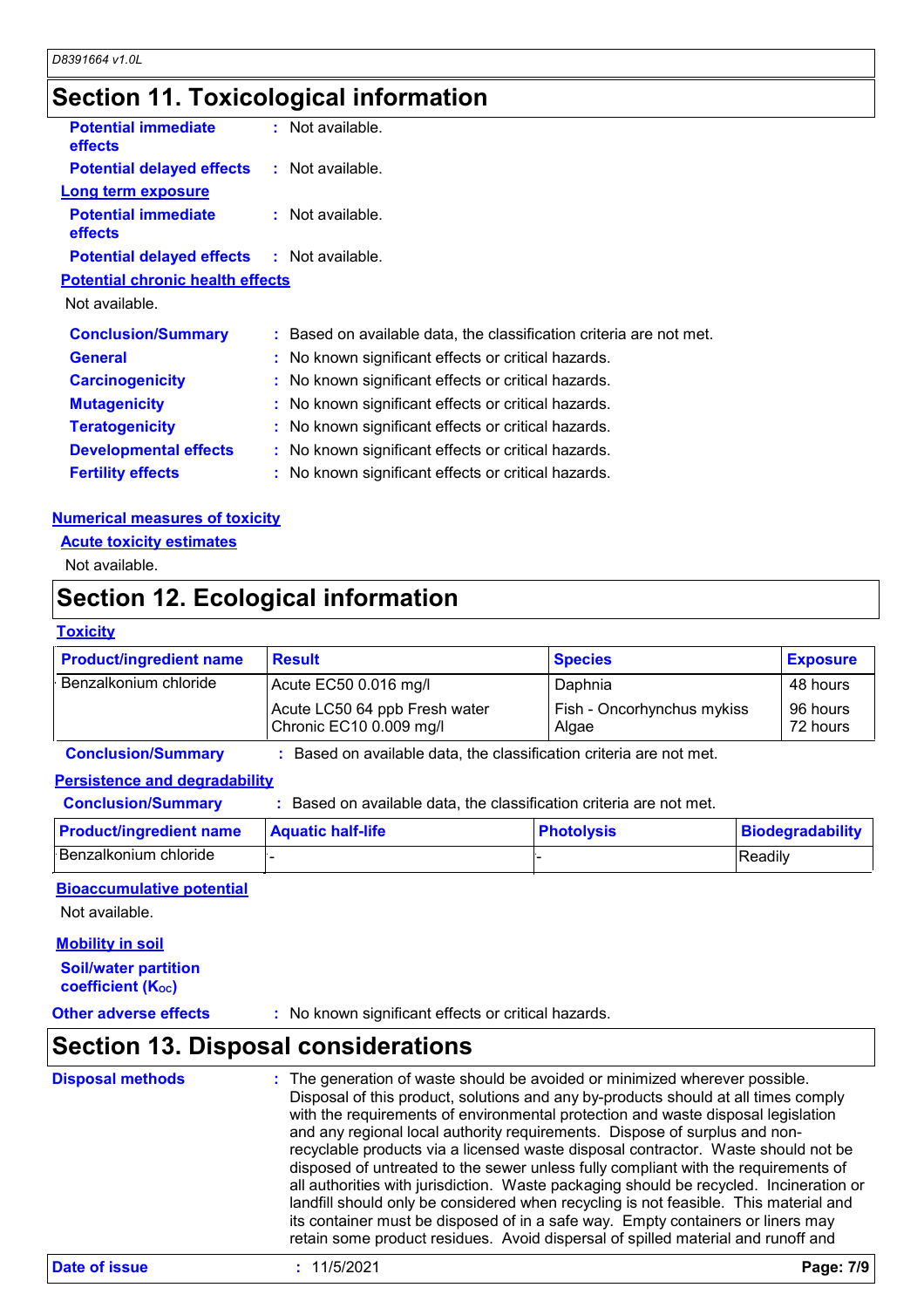## **Section 13. Disposal considerations**

contact with soil, waterways, drains and sewers.

## **Section 14. Transport information**

|                                      | <b>ADG</b>               | <b>ADR/RID</b> | <b>IMDG</b>    | <b>IATA</b>    |
|--------------------------------------|--------------------------|----------------|----------------|----------------|
| <b>UN number</b>                     | Not regulated.           | Not regulated. | Not regulated. | Not regulated. |
| <b>UN proper</b><br>shipping name    |                          |                |                |                |
| <b>Transport hazard</b><br>class(es) | $\overline{\phantom{0}}$ |                |                |                |
| <b>Packing group</b>                 | $\overline{\phantom{0}}$ |                |                |                |
| <b>Environmental</b><br>hazards      | No.                      | No.            | No.            | No.            |

**Special precautions for user Transport within user's premises:** always transport in closed containers that are **:** upright and secure. Ensure that persons transporting the product know what to do in the event of an accident or spillage.

### **Transport in bulk according :** Not available. **to IMO instruments**

## **Section 15. Regulatory information**

| <b>Standard for the Uniform Scheduling of Medicines and Poisons</b>    |                                          |  |  |  |
|------------------------------------------------------------------------|------------------------------------------|--|--|--|
| Not scheduled                                                          |                                          |  |  |  |
| <b>Model Work Health and Safety Requiations - Scheduled Substances</b> |                                          |  |  |  |
| No listed substance                                                    |                                          |  |  |  |
| <b>Australia inventory (AICS)</b>                                      | : All components are listed or exempted. |  |  |  |
| <b>New Zealand Inventory of</b><br><b>Chemicals (NZIoC)</b>            | : All components are listed or exempted. |  |  |  |
| <b>HSNO Group Standard</b>                                             | : Not Applicable                         |  |  |  |
| <b>HSNO Approval Number</b>                                            | : Not Applicable                         |  |  |  |
| <b>Approved Handler</b><br><b>Requirement</b>                          | $:$ No.                                  |  |  |  |
| <b>Tracking Requirement</b>                                            | : No.                                    |  |  |  |

## **Section 16. Any other relevant information**

| <b>Key to abbreviations</b> | : ADG = Australian Dangerous Goods<br>ATE = Acute Toxicity Estimate<br><b>BCF</b> = Bioconcentration Factor<br>GHS = Globally Harmonized System of Classification and Labelling of Chemicals<br>IATA = International Air Transport Association<br>IBC = Intermediate Bulk Container<br><b>IMDG = International Maritime Dangerous Goods</b><br>LogPow = logarithm of the octanol/water partition coefficient<br>MARPOL = International Convention for the Prevention of Pollution From Ships,<br>1973 as modified by the Protocol of 1978. ("Marpol" = marine pollution)<br>NOHSC = National Occupational Health and Safety Commission<br>SUSMP = Standard Uniform Schedule of Medicine and Poisons<br>UN = United Nations |
|-----------------------------|----------------------------------------------------------------------------------------------------------------------------------------------------------------------------------------------------------------------------------------------------------------------------------------------------------------------------------------------------------------------------------------------------------------------------------------------------------------------------------------------------------------------------------------------------------------------------------------------------------------------------------------------------------------------------------------------------------------------------|
|-----------------------------|----------------------------------------------------------------------------------------------------------------------------------------------------------------------------------------------------------------------------------------------------------------------------------------------------------------------------------------------------------------------------------------------------------------------------------------------------------------------------------------------------------------------------------------------------------------------------------------------------------------------------------------------------------------------------------------------------------------------------|